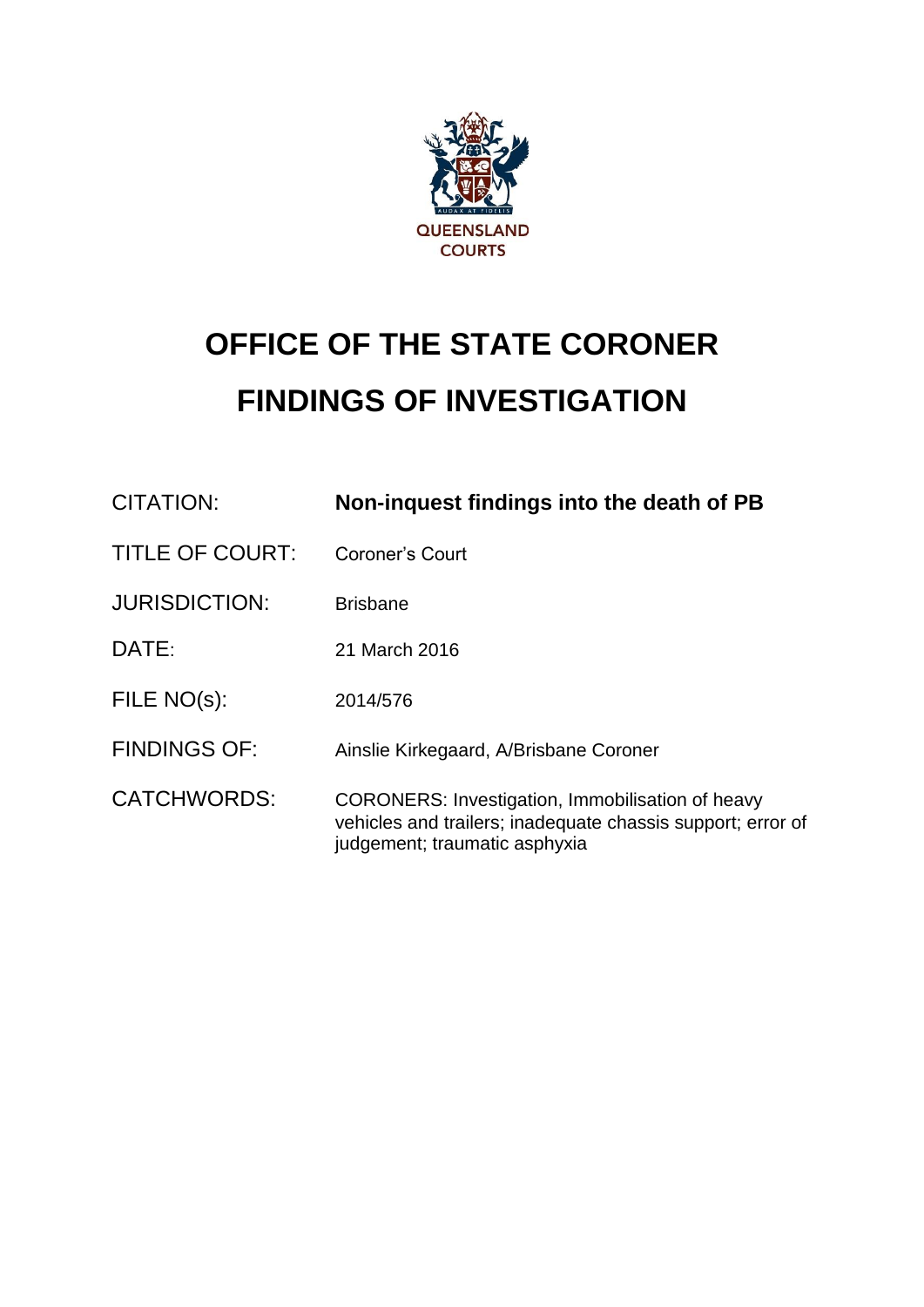PB was a 55 year old man who died at a commercial vehicle holding yard on 15 February 2014 when a car carrier trailer he was working on unexpectedly lowered, trapping him underneath.

PB's death was reported to the coroner because it was a traumatic work-related fatality.

## **PB's employment**

PB had been employed in the transport industry for many years, almost his entire working life. He was the registered owner of a white MAN prime mover. PB had commenced sub-contracting to a private company in April 2011 and had exclusive use of a blue Top Start dual deck tandem axle car carrier owned by that company.

Under this arrangement, PB had been told not to do maintenance or repair work on the trailer himself but rather he would organize the repair work to be done, pay for it himself and then the company would reimburse him. It is understood that PB attended to all the minor maintenance and repair jobs on the trailer such as greasing, airbags and tyres.

## **Events leading to PB's death**

PB had been renting parking space for his prime mover and the car carrier trailer at a holding yard since January 2013.

On the morning of Friday, 14 February 2014, PB phoned a friend, and former work colleague, S to ask for his help the next day to collect some new tyres as he would be without a car that day. He indicated to S that he needed to change a tyre, two valve stems, adjust the trailer brakes and grease it. He needed to get this work done as he was due to drive the combined vehicle to Townsville later on the Saturday afternoon.

S collected PB from home between 9:00am – 9:30am on Saturday 15 February. He stopped at a service station on the way to the holding yard intending to buy a drink and a magazine, but only purchased the drink as the magazine he wanted wasn't available. They then drove to the holding yard.

PB got his tools out and started preparing his grease gun. He suggested that S go and buy his magazine. S drove newsagency.

When S left the holding yard, there was a red Corvette and a silver Jeep on the car trailer. On his return, S noticed the prime mover and trailer had been moved to a specific area within the holding yard where PB was allowed to work on his vehicles. The Jeep had been reversed off the trailer and was positioned on the bitumen just off the ramp at the rear of the trailer. He noticed the trailer was jacked up with a jack under the front axle on the rear passenger side of the trailer and the stand under the cross member of the chassis. There were wooden chocks underneath the jack and jack stand to make it higher. One wheel had been taken off the front axle of the rear passenger side of the trailer and PB was just taking the second wheel off as S arrived.

S finished his drink and read his magazine. He then helped PB throw the two wheels into the back of his utility and drove to a nearby tyre outlet to buy replacement tyres. He phoned PB while at the tyre outlet because there were problems processing the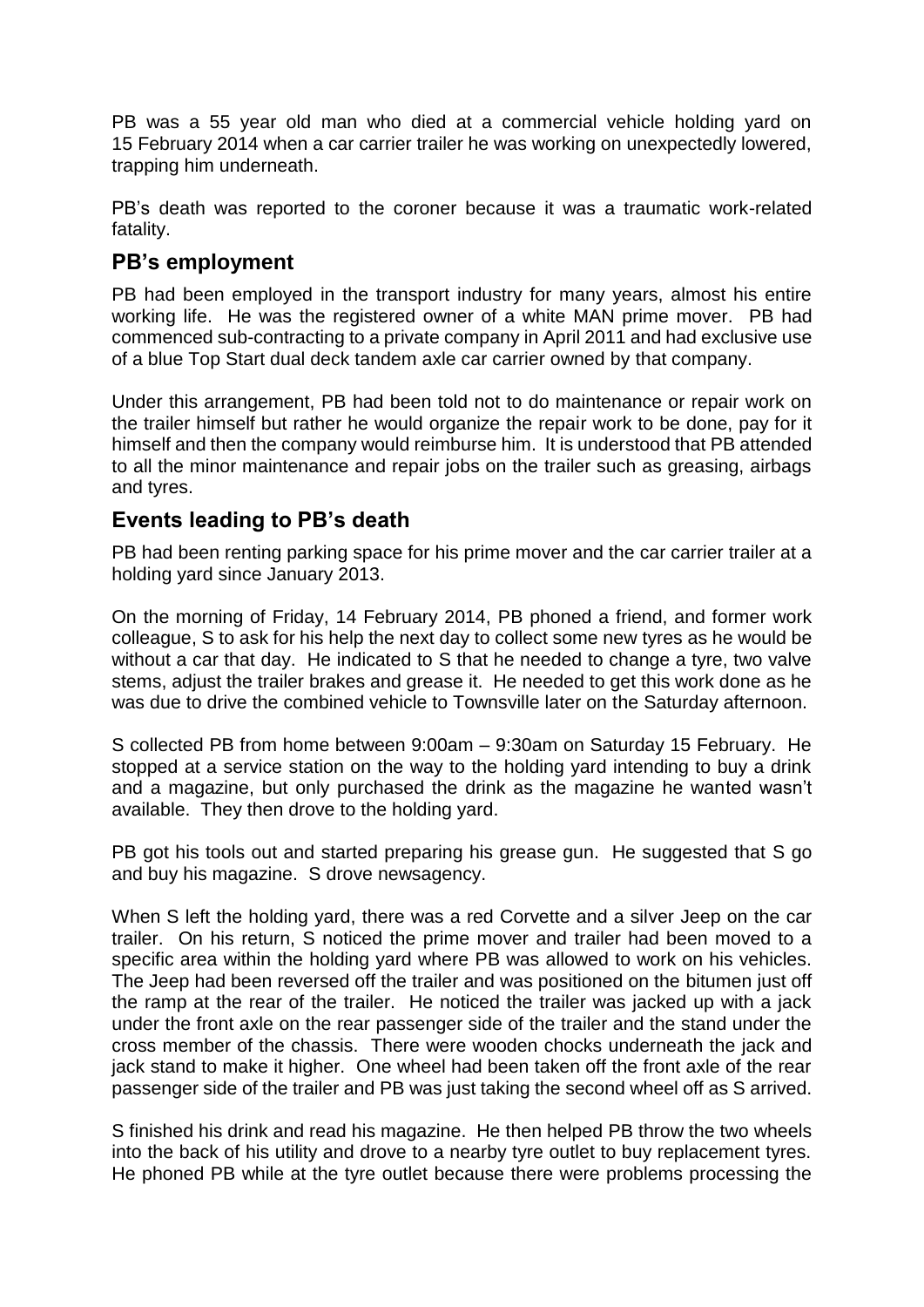sale on PB's credit card. During this call, PB told him he had found a damaged airbag that needed replacing. It was the same air bag they both replaced the previous October. S returned to the holding yard, collected PB and drove to Freighter Trailers to buy a new airbag. They then drove to PB's house to collect his toolbox and returned to the holding yard. S parked his utility on the right hand side of the rig near the rear of the trailer.

PB got underneath the trailer with a ratchet trying to undo the airbag but was unable to undo the bottom bolts. He asked S to get the pipe to put over the ratchet to give it more leverage. PB put the pipe on the ratchet and S reached in with the pipe and cracked the bolts. This caused the airbag to hang, so both men then jumped up on top of the trailer. S was sitting on the trailer deck with his legs dangling down between the axles and PB was sitting on the opposite side, facing him. Just as PB was undoing the last two bolts on top of the airbag, there was a bang and the trailer suddenly dropped when the jack stand gave way. S observed how lucky they were given they had just been under the trailer undoing the airbag. PB suggested they should buy themselves a lottery ticket that afternoon.

PB reached down and pulled the jack stand out. S could see it was damaged, with pieces broken off. PB placed the jack stand on the trailer deck near where they were sitting. During this time the prime mover was in park with the engine idling to produce air for the airlines.

They continued undoing the airbag and the airline. PB handed S a bung (hole punch) to plug into the airline to keep the airbag inflated. They were aware that if the airbag deflated, the trailer would start dropping because the other three airbags would also deflate.

When PB undid the airline, the airbag fell to the ground between their feet where they were sitting. S kept hold of the bung into the airline but the pressure was too strong and the air was escaping. He told PB what was happening and PB told him to let go, they would have a breather and he would get something else. He told S to go and have a smoke. S let go of the airline and it fell to the ground. He put the bung on the trailer and jumped off the passenger side of the trailer. He turned towards the front of the truck to get his wallet, mobile phone and cigarettes. He heard PB jump off the trailer behind him and assumed he was going back to the utility to get something else from the toolbox to plug the airline.

Some eight to ten seconds later S turned around to walk to his utility and saw PB was already on his back under the trailer. He was under the tyre track on the left hand side where the faulty airbag was positioned, with his legs exposed. S then heard a drawn out voice calling out. He realised PB was pinned under the trailer. There was nothing to lift the trailer to get PB out and no one else in the holding yard to help, so S immediately phoned 000. There was nothing he could do to help until emergency services arrived.

Paramedics, Queensland Fire and Rescue Service personnel and police attended the scene soon afterwards. Paramedics observed that PB's upper body (from the waist up) was under the trailer. Access to him was very limited but it was apparent that the upper body and head had been compressed. Paramedics did not commence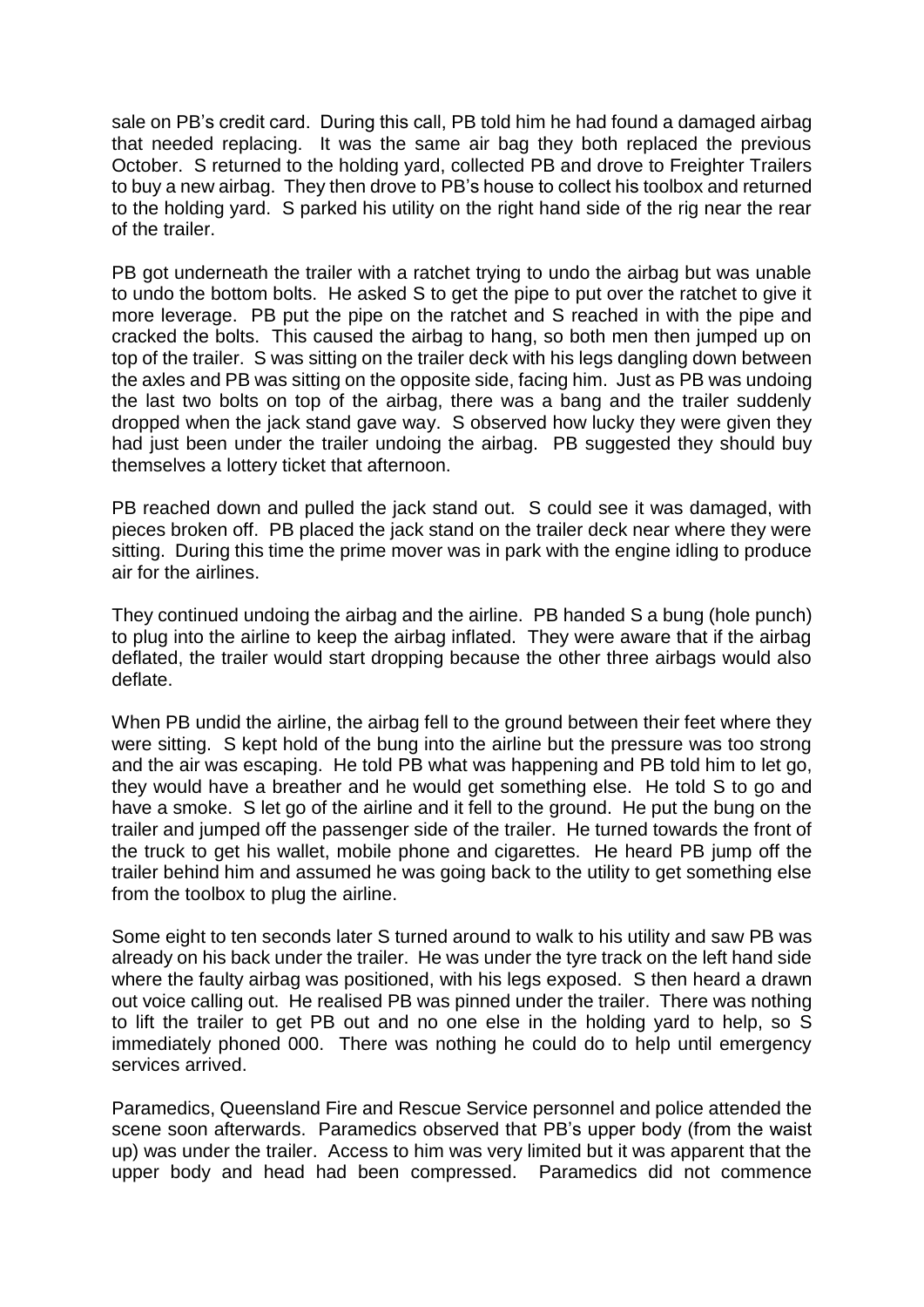emergency resuscitation efforts as PB was obviously deceased. Officers from the QPS Criminal Investigation Branch, Scenes of Crime and Forensic Crash Unit attended the scene and were satisfied that there were no suspicious circumstances. Inspectors from Workplace Health & Safety were also in attendance.

## **Autopsy findings**

An external examination and partial internal autopsy (neck, chest and abdomen only) were performed on 19 February 2014. The autopsy revealed florid petechial haemorrhages externally and internally, consistent with traumatic asphyxia following compression in the lower chest and upper abdomen, which the pathologist considered caused the death. There was also severe coronary atherosclerosis. Toxicological analysis detected no alcohol or other drugs.

## **Outcome of QPS Forensic Crash Unit investigation**

QPS Forensic Crash Unit investigators examined the scene and interviewed S, who demonstrated how the incident occurred.

The prime mover and the trailer were both inspected by an experienced Vehicle Inspection Officer who made the following observations at the scene:

- the prime mover and trailer were connected with their airlines and electrics connected
- there was no notable damage to the combined vehicle
- the trailer's first axle left dual wheels had been removed and this axle was unsupported
- there was a hydraulic bottle jack, a broken jack stand and two wheel rims which were fitted with new tyres near the work area
- the trailer's second axle left airbag had been removed with its air supply line disconnected from the removed airbag
- on the ground adjacent to the removed left hand side wheels was an old airbag with its rubber bladder torn consistent with its failure at some time
- a new airbag was sitting on the left side vehicle ramp adjacent to the left road wheels
- during testing the prime mover's handbrake had to be in the off position (not operating) to allow air supply to the trailer's air systems
- the prime mover and trailer were adequately chocked to prevent vehicle movement but during testing, the combination vehicle did move slightly when the handbrake was released
- the faulty second axle left airbag had been removed this required inflating of the trailer's air suspension
- the disconnected airline had not been sealed so the Vehicle Inspection Officer used his equipment to seal the disconnected airline before the prime mover's engine was started – with the trailer's air suspension inflated, the trailer's unsupported first axle left airbag was at full extension with the axle's left brake drum contacting the ground
- with the disconnected suspension airline sealed securely, there were no audible air leaks in the prime mover or trailer air systems with the trailer's air suspension remaining inflated and the trailer chassis raised
- a tapered pin-punch was located behind the trailer's second axle in an open tool tray in the centre of the trailer and between the left and right side carry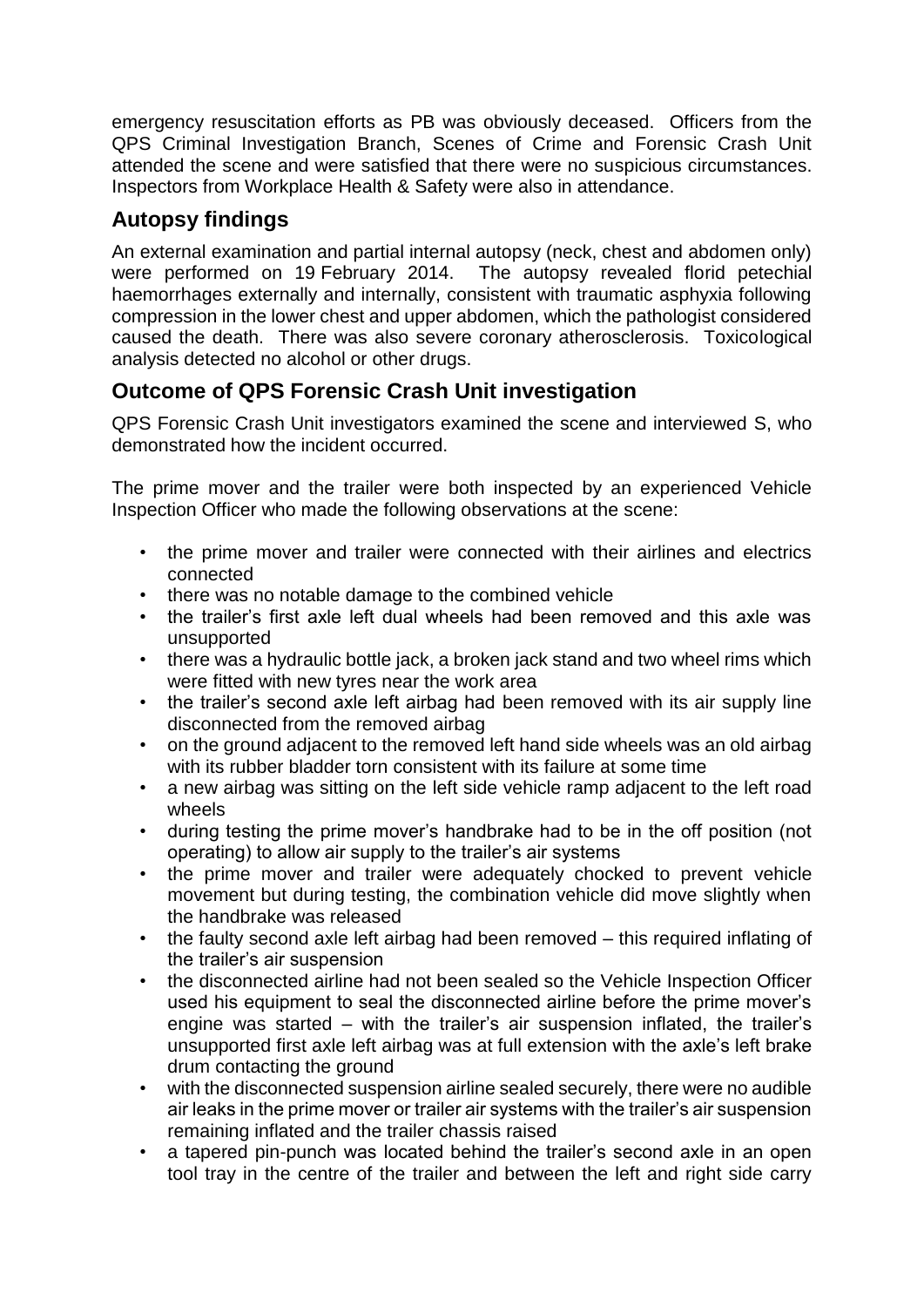racks in the proximity of disconnected airline – this pin-punch was inserted into the disconnected airline. The prime mover's air system was capable of maintaining sufficient pressure to ensure trailer suspension even with the air leak which was present when the pin-punch was positioned into the airline. However, security of the pin-punch within the airline was minimal and the pinpunch dislodged easily during testing

The Vehicle Inspection Officer concluded that:

- removal of the tyres was the first task performed and the airbag removal was secondary
- the release of the prime mover handbrake was necessary to obtain air supply to the trailer's air suspension system to enable repairs
- the release of the handbrake may have allowed some minor vehicle movement at some time, causing destabilisation of the jack and subsequent jack stand failure
- the extent of the damage to the jack may be due to the axle being supported on the bottle jack with the jack stand placed loosely under the axle – when the bottle jack slipped this would cause the trailer to drop onto and break the jack stand
- to enable the trailer chassis to drop down, the sealing of the disconnected airline would have to have been compromised – this condition was evident as there was no apparent sealing of the airline on first inspection
- the trailer's air suspension was raised prior to the incident
- the pin-punch has become dislodged causing the trailer chassis to lower causing reduced ground clearance to the left side carry rack behind the second axle – this condition may have been exacerbated by the slope on which the combination vehicle was located, the absence of the trailer's first axle left wheels and/or the absence of a jack or jack stand.

Examination of the jack revealed that it had a capacity of three tonnes. Both the jack bottle and stand were damaged.

Measurement of the space from the bitumen surface to the bottom of the steel side rail of the tyre rack where PB was trapped showed a clearance of 22cm.

The FCU investigator concluded that the incident was the result of an error of judgement on the part of PB, believing he had enough time to retrieve items from under the trailer before it lowered as the airbags deflated.

## **Outcome of Workplace Health & Safety (WHSQ) investigation**

WHSQ investigators worked concurrently and collaboratively with the QPS Forensic Crash Unit investigation to examine whether the events leading to PB's death gave rise to a breach of the Work Health and Safety Act 2011.

On 17 February 2014, the then Office of Fair and Safe Work Queensland issued an incident alert about the incident in which PB died and on 16 September 2014 issued a safety alert about the risks associated with workers being crushed or hit by heavy vehicles or trailers [\(www.worksafe.qld.gov.au/news/safety-alerts/whsq/2014/heavy](http://www.worksafe.qld.gov.au/news/safety-alerts/whsq/2014/heavy-vehicles-and-trailers-hitting-or-crushing-workers)[vehicles-and-trailers-hitting-or-crushing-workers](http://www.worksafe.qld.gov.au/news/safety-alerts/whsq/2014/heavy-vehicles-and-trailers-hitting-or-crushing-workers) ).